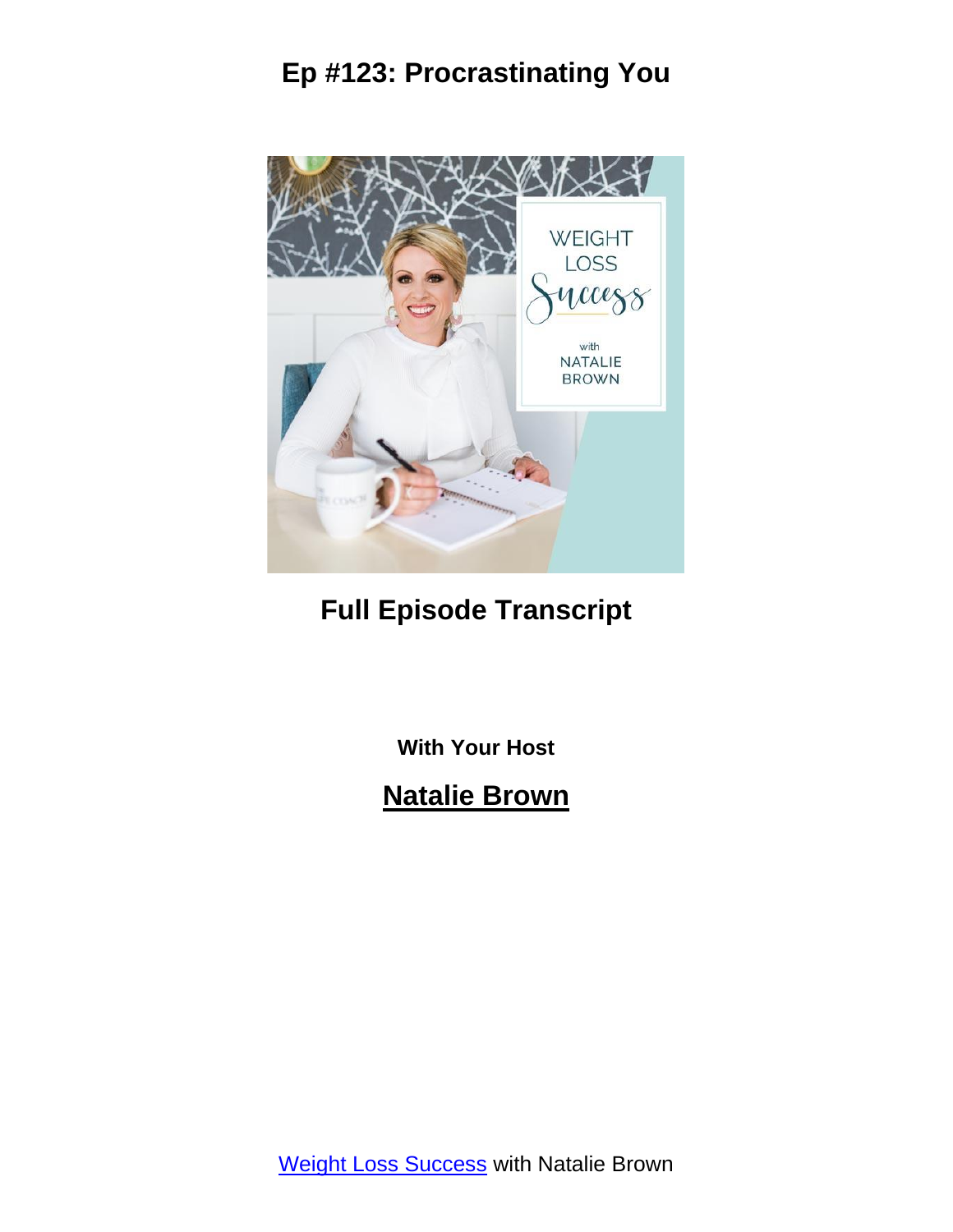This is *Weight Loss Success,* with Natalie Brown, episode 123.

Welcome to *Weight Loss Success* with Natalie Brown. If you're a successful woman who is ready to stop struggling with your weight, you're in the right place. You'll learn everything you need to know to lose weight for the last time in bitesize pieces. Here's your host, certified life and weight coach Natalie Brown.

Hey everybody. How are you, really? Take a second and just check in. Get present. What are you feeling? What's at the top of your mind? See if you can find the spark of gratitude for something in this moment right now. Try picking one thing about or inside of your body that you appreciate. Your body's allowing you to be in this moment right now. It's keeping you alive. Thank it for that maybe. So, this past week I had a super luxurious spa day just by myself. It was amazingly dreamy.

I got a massage, and a facial, and a pedicure, and my hair washed, and dried, and styled, just all sorts of pampering that my little heart desired. They even had lunch brought in for me like I was a celebrity or something. The slightly sad part I think that hit me partway in was that I had procrastinated me for so long. My husband gave me this luxurious spa day for Mother's Day in 2021. And I waited for 13 months to use it.

I needed it and could have used a me day in May of 2021, and July of 2021, and October of 2021, and December of 2021. And January, February, March, April and May of 2022. And I just kept putting it off. When this blank is over then I'll book it I would tell myself. When this summer of travel is over or when this project for my business is complete, or when I finish this group, or when I complete this goal or after this month, or this holiday or whatever. I just kept saving it and pushing it off and not taking this time for myself.

All I had to do was call and schedule it. It took me five minutes to do that once I finally did and yet I waited, and waited, and waited. The whole day just felt like love for me, peace, and quiet, and soothing smells, and caring touch, and nourishing products for my skin, and a delicious lunch. And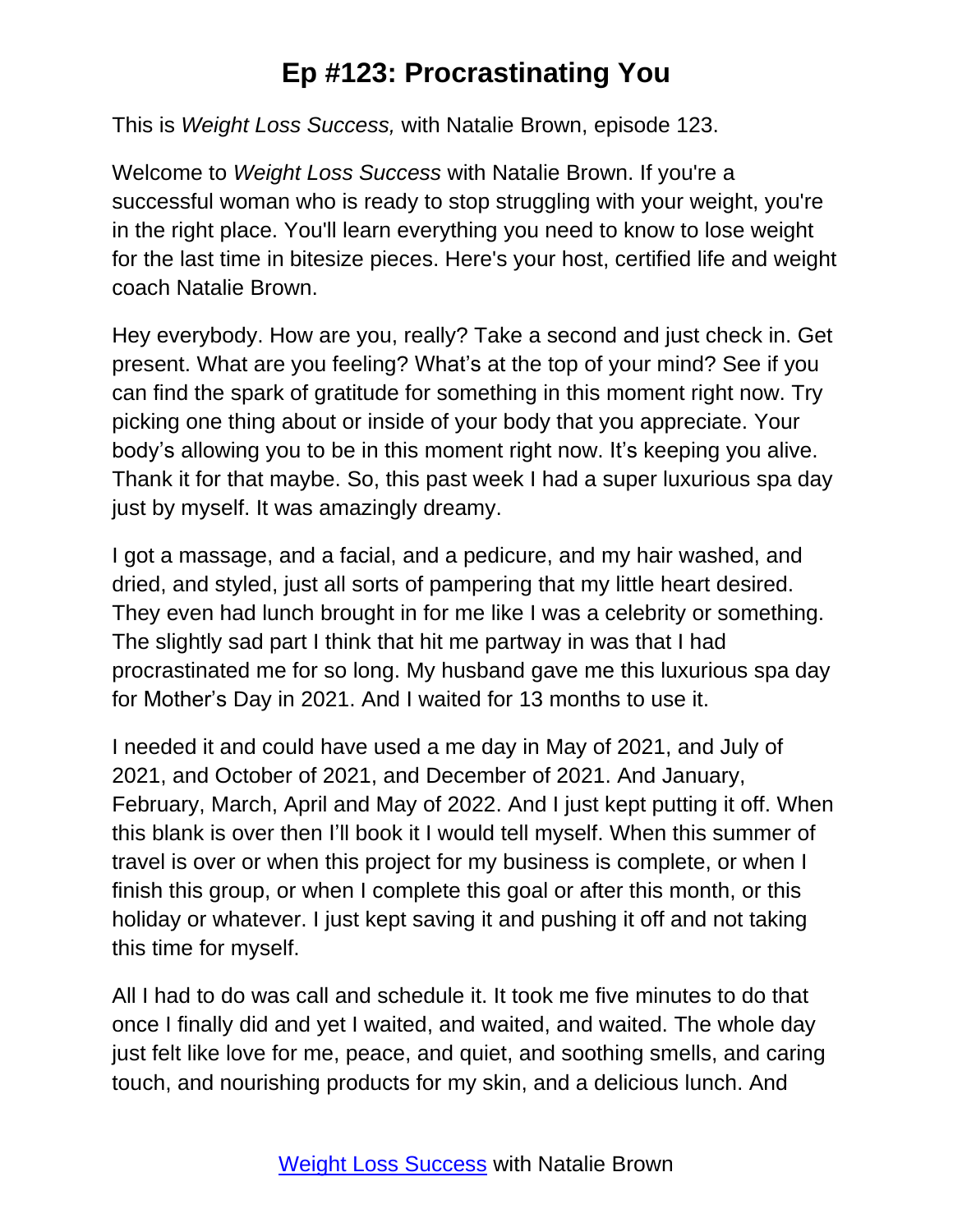nothing to do but just be present and enjoy it. I realize spa days and massages and the like are not everybody's cup of tea or not everybody's idea of a lovely me day. But it totally is for me, I prefer it over shopping, or socializing, or whatever.

I just really love time and space in my head and an opportunity to get present in my body, and just breathe, and think, and rest. Laying out in the sun by a pool with a good book, another favorite me time experience as well for all those reasons. So why? If this is a thing I love, and that I really want, and that feels like love for me, why do I put it off and wait, and procrastinate, and delay it? Well, isn't this a relevant question for all of us to consider? Why do we put off, and procrastinate, and delay taking care of ourselves in the ways we want and love to be taken care of?

For me in this case as I've thought about it, I think I was waiting for the 'right time' mixed with a little scarcity. My mind was filled with thoughts like this, I just have the one gift card. This is not an everyday experience. I need to make the most of it. I want it to be perfect and magical. I want to go in and be able to spend a day not stressed, not worried, not thinking about anything coming up, just able to fully relax and enjoy, not a tall order at all. I don't know that if there is ever a time in my life where there's zero stress, worry or overthinking about anything going on.

I mean I manage it well with all of the tools I have and skills I've built. But I'm a human with a human brain living a human life where things happen and my brain just loves to stress, and worry, and overthink, which is why 13 months went by and a right time that met all of my unrealistic criteria never presented itself. After another Mother's Day came and went I finally just told myself that now was the right time. And that I was going to go on whatever day and just make it what I wanted it to be rather than wait for it to happen.

Are you thinking this about your own health or weight loss journey, that you are waiting for the right time, that the next thing you try has to be the thing that works, that you need to make the most of it once you deicide to do it? So, you need to be ready and you need to find a time that is free of events,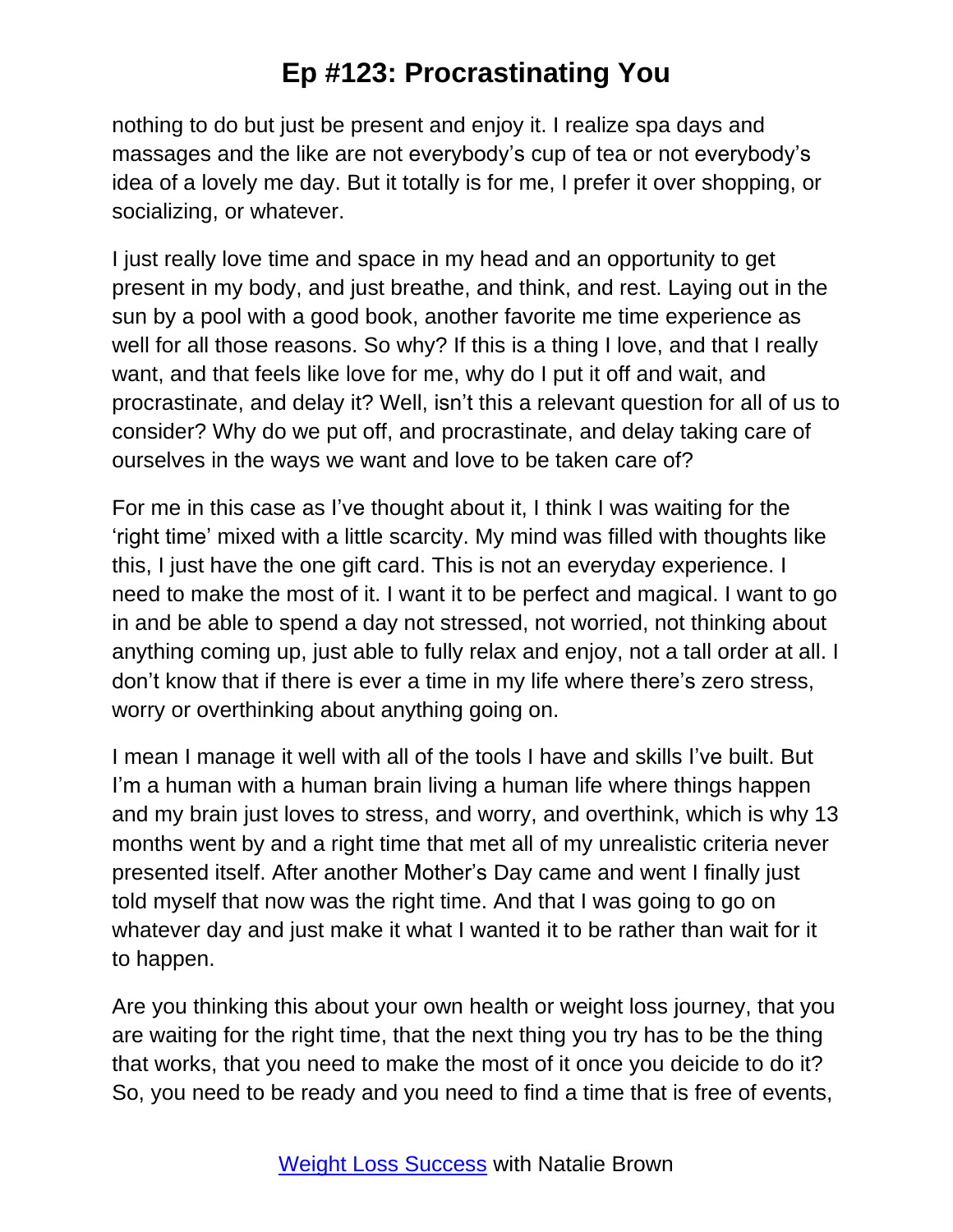and holidays, and vacations, and birthdays, and added stress. If so, how is that working out? How will you know when it's the right time? How do you feel when you think the next thing has to be the thing, excited or pressured? How will you get or be ready? How will you know that you are?

And think about your life, is there a time at least a several month window where you will not have a holiday, or a birthday, or a vacation, or a party, or an event so that you can just focus on your weight loss? And more importantly if somehow there is, how will you learn how to navigate those things and the food and eating involved if you don't have some experience trying to do so with conscious effort and awareness? Also, even if there was, what will change in you in that time that will make those other things irrelevant or no longer a concern?

If you really focus in for a few months, free of all other distractions, what is then different about the next vacation, birthday or event? I want you to really think about it and answer honestly. So many of just say, "Those things make it hard to stick to my plan." Or, I always get myself into trouble." Or, "Parties, vacations etc., throw me off and then it's hard to get back on track." So really think about what you think needs to or will change to make those things easier to navigate or a non-issue.

So many of my clients talk about how good they feel when they tune into their bodies and pay attention to what foods and how much feels good in their bodies. We know what it feels like to overeat until we're stuffed, or to eat a bunch of sugar, or drink too much, or eat foods that we love to taste but that don't love us back. So why do we procrastinate figuring this out? Why do we keep telling ourselves, we'll start tomorrow or on Monday? Why do we choose to overeat or eat food that makes us feel terrible and choose to procrastinate learning how to eat to feel good?

I talked about this a couple of episodes ago so I won't go on and on about it. But so many of us procrastinate wearing what we want or buying clothes that fit us or that we like. We put off being comfortable or feeling good in our clothes. Why do we choose to squeeze into our too tight jeans that are uncomfortable to sit down in? Why do we hide our bodies under big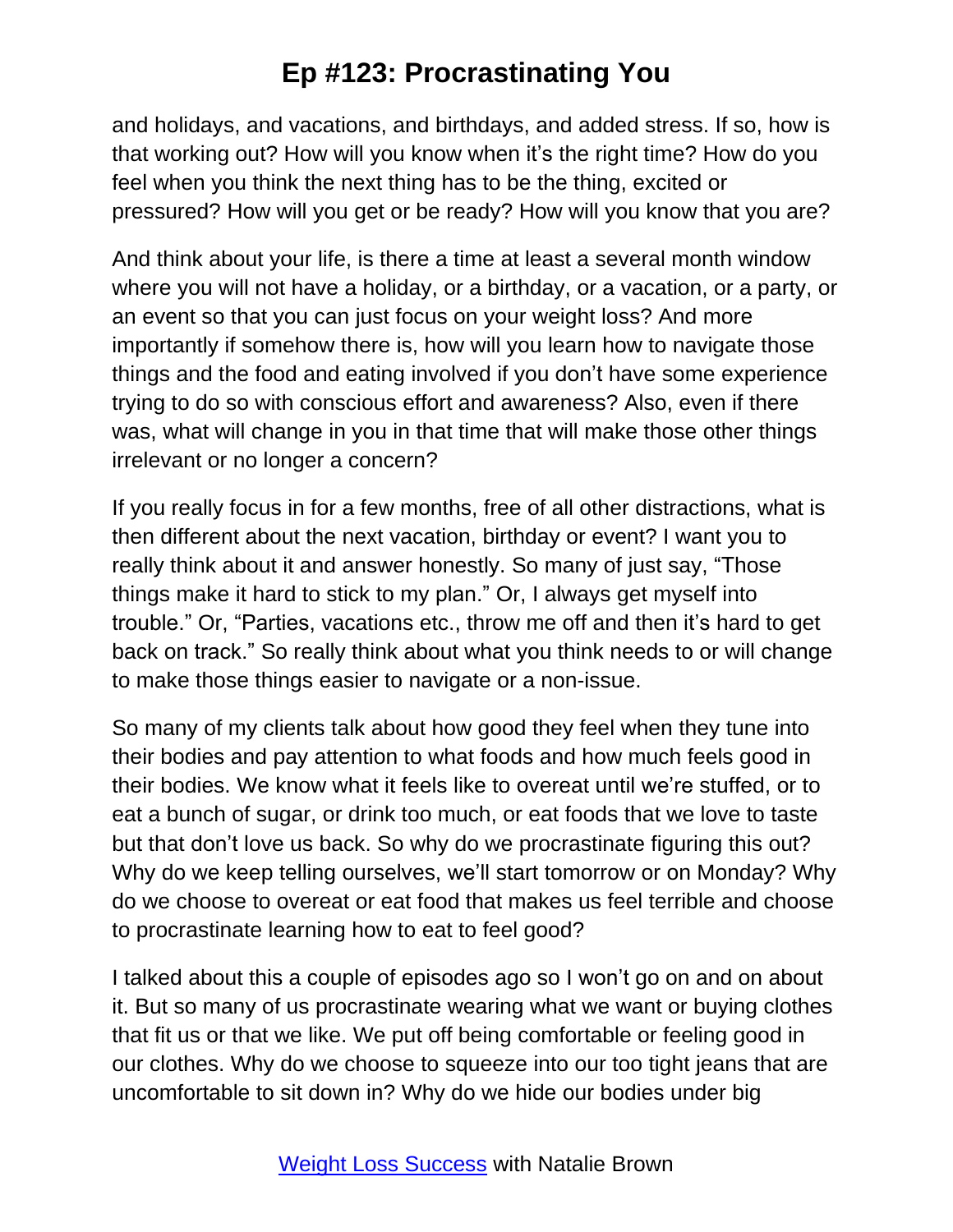clothes? Why do we cover up even though it's summertime and we are hot and uncomfortable? Why do we deprive ourselves of the pleasure of wearing something that feels good and that we love wearing?

This is sometimes why we procrastinate exercise or moving our bodies, we're waiting until we feel like we look good in our workout clothes. We're embarrassed to get out and be seen moving our bodies in the world until we look right. This often also informs our leisure activities like vacations, outings, hobbies. We procrastinate trips, or outdoor activities, or social gatherings because we don't want to get into a swimsuit, or we don't want to be embarrassed at how winded or sweaty we get when we try things like hiking or exploring a new place with friends or family. Why do we do this?

Why do we procrastinate ourselves? We know what we ultimately want. We want to feel good and free in our bodies. We want to feel comfortable in our skin. We want to wear what we like and what feels good. We want to eat to nourish our bodies. We want to be in good health so that we can be around to fully live our lives for as long as we're here. We want to be full of energy for our kids and grandkids. We want to enjoy the next phase of our lives and be able to take advantage of opportunities and experiences.

We want to look in the mirror and feel love and acceptance. So why do we wait to do what is required in order to create this for ourselves? Why do we put it off? Why do we push the start date? Why do we procrastinate doing what we want to do for ourselves? I think for a lot of us it comes down to our relationships with ourselves, more specifically our beliefs about our worth. Think about people or pets, responsibilities in your life that you take care of. Why do you do the things you do to care for them? Why do you feed and nurture, and give attention, and love to those people or things?

Why do you make time for them? Why do you prioritize their care? Because you love them and you think they're worthy of it. They deserve it and it's worth your time and energy. What did they do to be worthy of such care, and concern, and attention? Are they perfect? Do they lack weakness? Do they always do the right thing, say the right thing, never make a mistake? Do they have perfect bodies that are the right shape and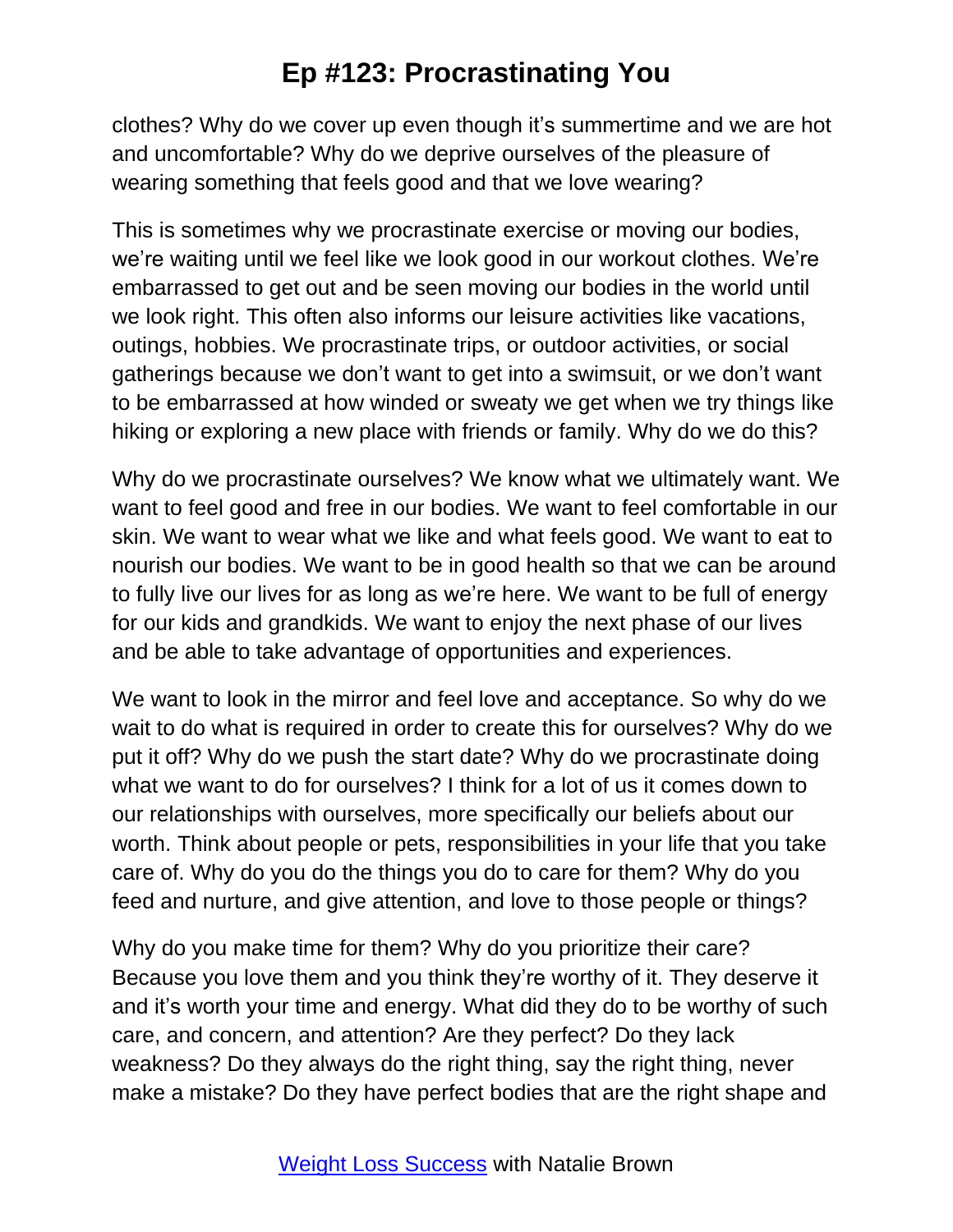size and weight? I don't even need to know the person, or pet, or thing you're thinking of to know that none of that is true.

Because none of that is true, why is it that you're holding yourself to this standard of worth? You are and will never be perfect by the definition of perfect we typically reference which is free from any flaw or defect in condition or quality completely faultless, no human is. You by your very nature will have weaknesses and strengths. You will not always do or say the right thing, sometimes you will. You'll make mistakes and you'll triumph. You have the body that you have just like the person you love and care for does, right is relative.

But just like them you are not less worthy because of all of this. I want you to really think about this for a while today, just keep asking yourself these questions, require an answer. What do you need to do or change in order to be worth or enough? Why? How do you know that this will make you worthy or enough? Who says, where did you get this information? What will you do once you are worthy that you're not doing now? What will you allow yourself to feel once you are enough, that you are not allowing now?

What will you be able to accomplish, or try, or wear, or experience when you are the right weight? What are you telling yourself is required of you in order to stop procrastinating you and start doing for you what you do for other important people in your life? Part of why we procrastinate is that the work we need to do is, well, work, it's not a day at the spa. It is going to require discomfort and lots of it for an indeterminate amount of time. It makes sense that we hesitate to get started or to do what it takes, or dive into a program or new process.

But here's the thing. The reward we get, the love we feel as we show up for ourselves and face the struggle with an eye on what awaits us on the other side, that is a gift to ourselves like the day at the spa was for me. The hard work gets us to the freedom on the other side. The choice to nourish instead of numb, that leads to peace in our minds and bodies. Showing up for the challenge, that changes our relationship with ourselves, choosing to love instead of judge, that changes the way we take care of ourselves.